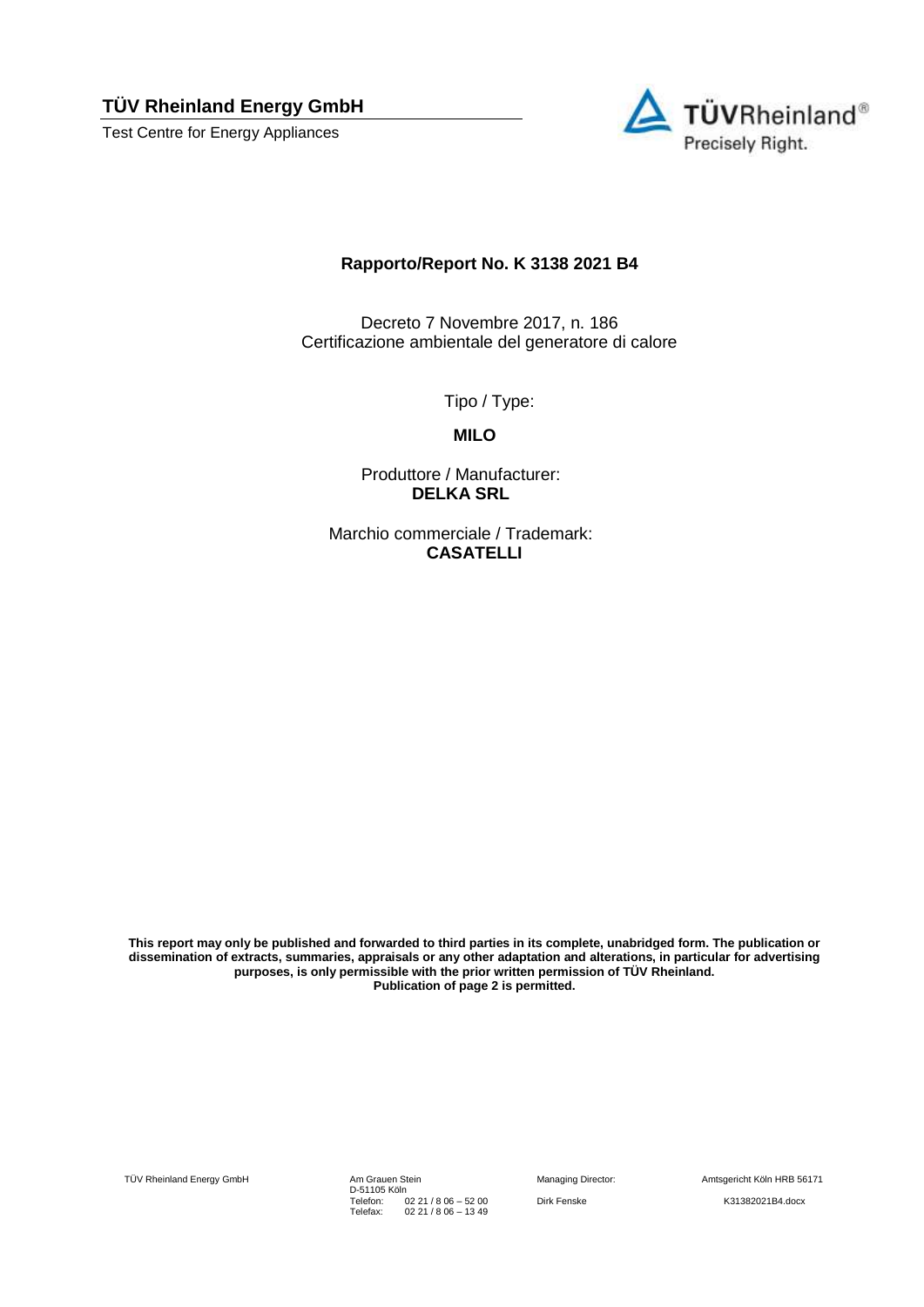## **TÜV Rheinland Energy GmbH**

Test Centre for Energy Appliances



## **Decreto 7 Novembre 2017, n. 186 Certificazione ambientale del generatore di calore**

Produttore / *Manufacturer:* **DELKA SRL**

Marchio commerciale / *Trademark*: **CASATELLI** Tipo / *Type*: **MILO** Tipologia prodotto / *Product type*: Stufa a pellets di legna / Wood pellet stove Norma di riferimento / *Reference standard*: EN 14785:2006 Ente Notificato CPR/ Notified body acc. CPR NB 2456 Rapporto di Prova di riferimento / *Reference test report:* Potenza termica nominale / *Nominal heat output*: 12,5 kW Combustibile di prova / *Test fuel*:

I-31020 Refrontolo (TV)

Via Crevada, 63

K 3138 2021 Z1

Pellet di legna */ wood pellet*

*Overview on Page 3*

Classi di prestazione / Performance classes:

Cologne, 16.09.2021 432 / pom

TÜV Rheinland Energy GmbH Test Centre for Energy Appliances NB 2456 (CPR) DIN EN ISO/IEC 17025:2005 accreditation: D-PL-11120-04-00

Assessor: Assessor: Assessor: Report released after review: